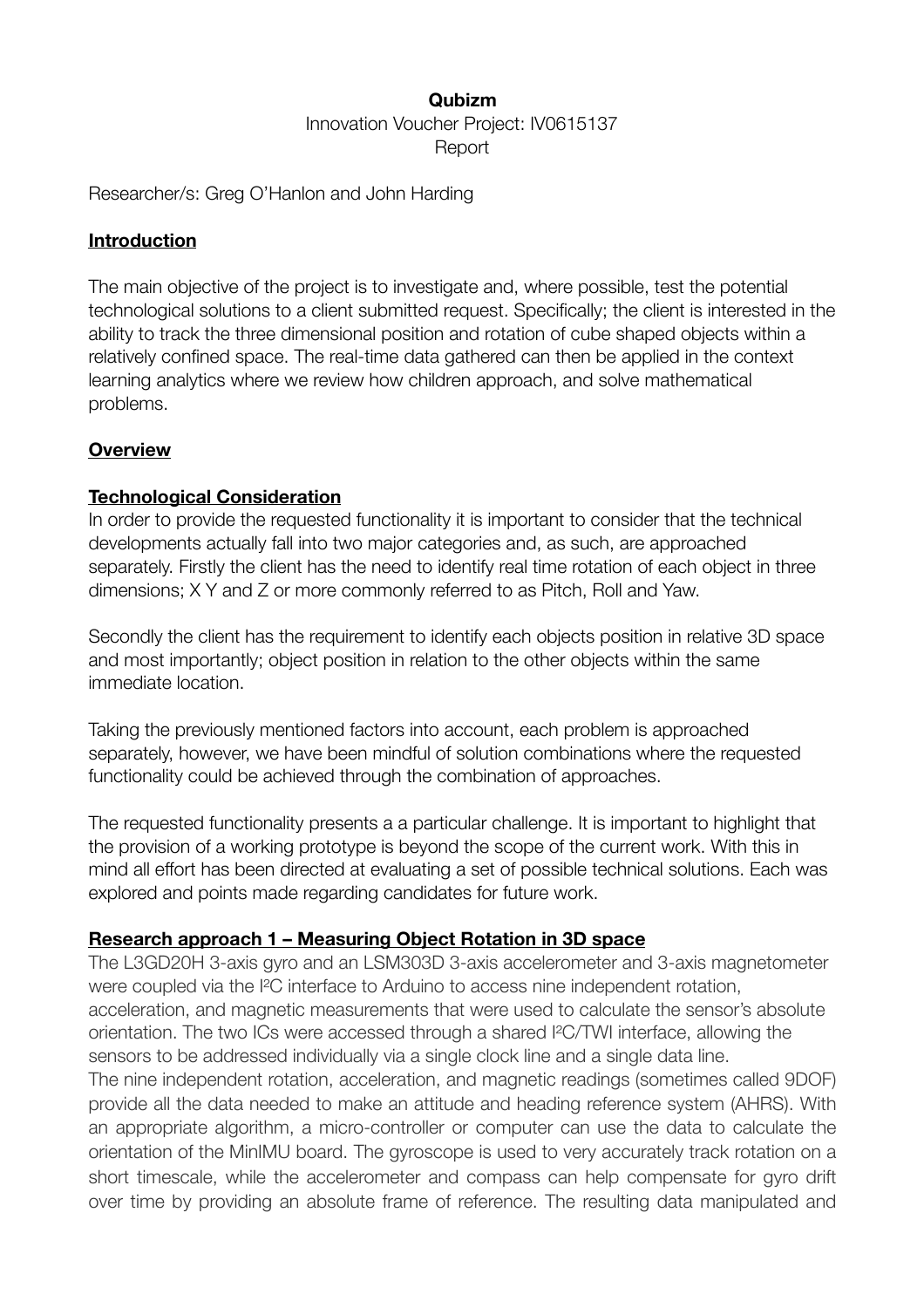used to directly manipulate the pitch, roll and yaw of a 3D model, leveraging Max 7 (Cycling 74) as the development platform.

The video here is offered as reference to the resulting early development, which was further enhanced as development area one:<https://vimeo.com/129584143>

### *Approach 1 discussion:*

The usage of Gyroscope technologies coupled with micro-controller allows for accurate rotational data to be gathered and manipulated computationally. As a solo development however, it does not fully meet the client requirements as this technology allows for no sense of positional accuracy in relation to other objects in the same space. In other words; whilst it can tell us accurately the rotational position it can not give us position in space when compared to other objects in the same space, a prime requirement of the client. As such further supporting technologies would be required to be implemented in tandem in order to meet the client request.

# **Research approach 2 – Measuring Object Relevant Position**

Following discussion with the client, where the two main approaches were highlighted (electronic sensors versus optical sensing i.e. camera tracking) a preference for a solely electronic sensing mechanism was expressed.

## *Challenges*

Each object must be capable of transmitting some form of identification whilst at the same time being able to sense the identification values of the objects in its near vicinity.

# **RFID tags.**

After thoroughly researching and testing RFID tags were dismissed as a viable solution as they are incapable of recognising one another within such confined space and are much more appropriate for larger scale areas.

# **Binary face encoding/decoding with magnetics and magnetic sensors.**

### **Introduction**

In order to identify individual faces of the objects in question each face of each object must both transmit and be sensitive to receiving some form of identifying characteristic. One solution explored is depicted in figure 1 below. The proposal is for the implementation of face embedded magnetics with opposing faces being sensitive to magnetic arrangements.

Figure 1 above depicts the potential sensor array, which features 64 hall effect sensor of type: Allegro A1321ELHLT, a 74HC4051 Multiplexer used for column scanning analog data, a MM74HC595 shift register and 8 x BC847 NPN transistors which function to source the current source to rows. This arrangement could be considered to be a binary magnetic sensing array and coupling such with magnetic arrangements on the opposing face of the adjacent cube would allow face identity and positional information to be gleaned.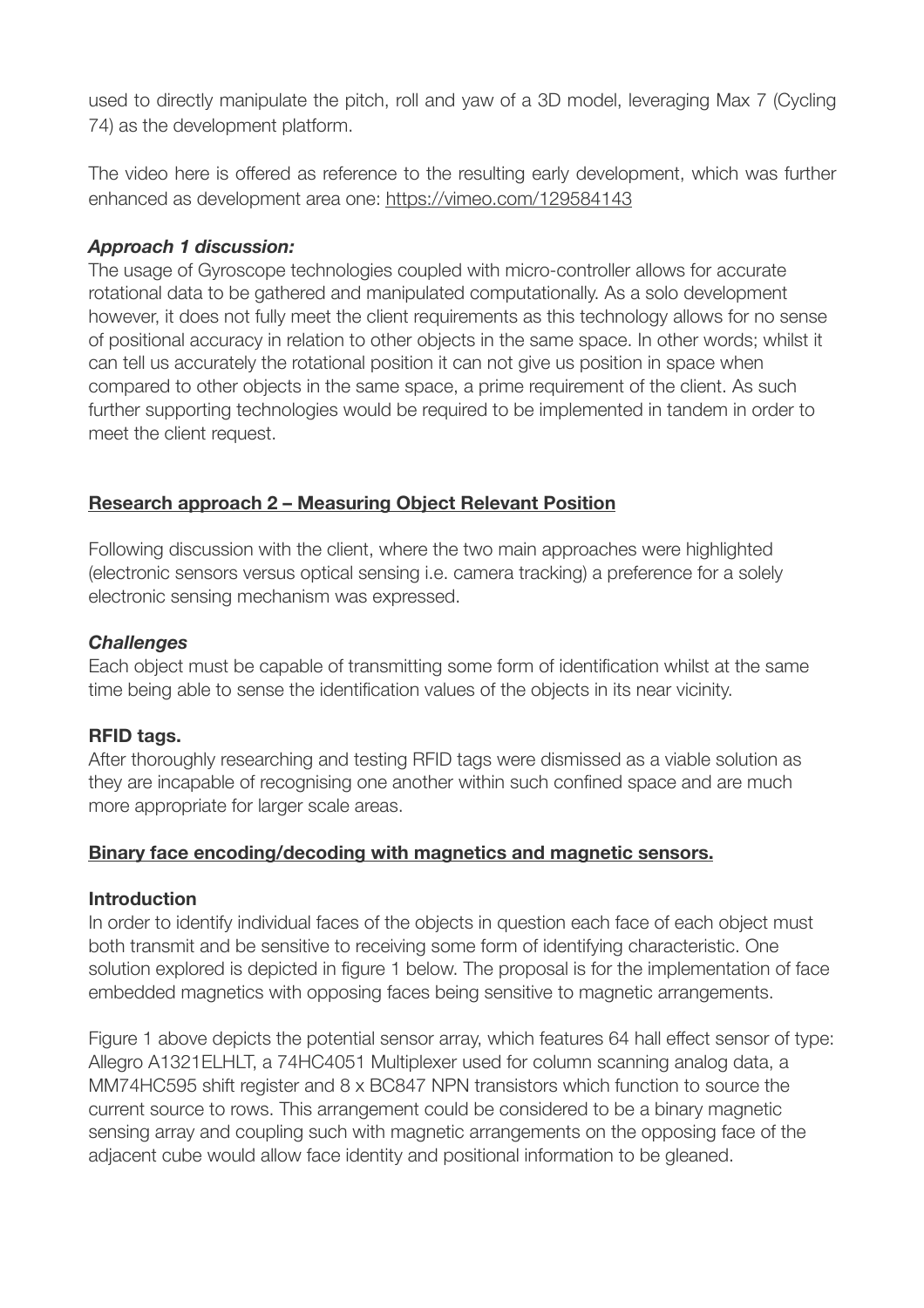

The proposed solution has potential to provide the functionality requested by the client however, it is electronically complex and expensive to implement.

During preliminary tests the magnetic field caused interference with the primary development (Rotation compass) as they too are reliant on magnetism for sensing of rotation.The cost per cube for production cost is expected to exceed £400, couple this with the inherent complexity of construction and overall fragility of the technology it becomes clear that this solution is non viable both practically and financially.

The use of magnetic "fingerprinting" of this type is novel however and could offer potential for unique identification in other fields.

# **Conclusion:**

The results of the current study have demonstrated that a purely hardware solution is non viable as it is too fragile, for example, if a child were to drop one of the units it will likely cease working effectively. Also, the cost to implement is excessive and perhaps unnecessary. The total costing of implementing the technologies explored is estimated to be in the region of £500 per unit, or £13,500 per kit of 27 Cubes.

Combining these factors leads to a recommendation that we explore alternate camera tracking technologies.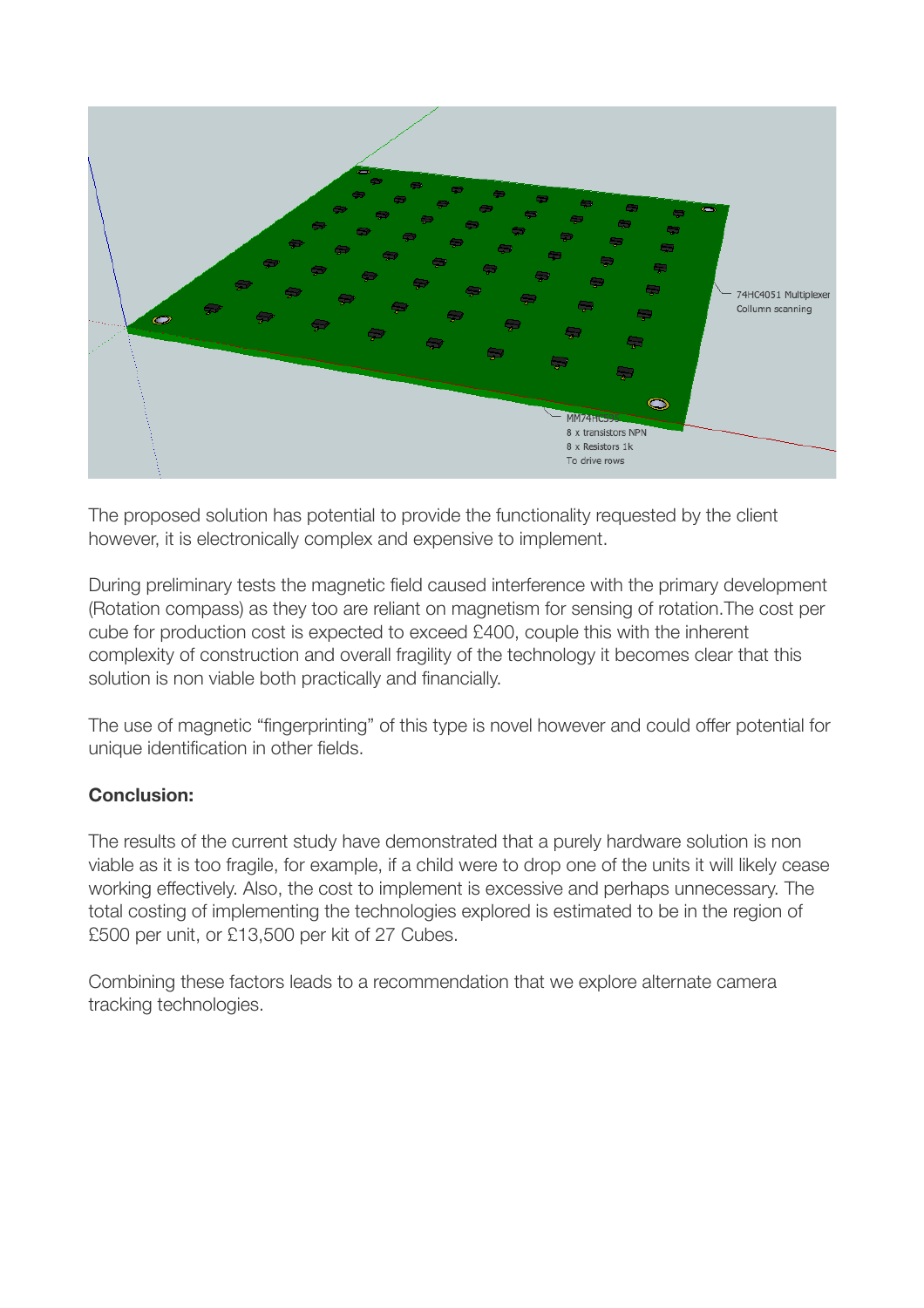### **Forward:**

Following a review of computer vision methods, a technique known as *Fiducial Tracking* was highlighted as a likely solution candidate



(fig. 2: An example of a fiducial marker)

A *fiducial marker* or *fiducial* could be described as a unique identification marker that when placed in the field of view of a camera based imaging system can be used as a point of reference or a measure of position. The process of embedding unique fiducial markers to the face of each cube would make the faces uniquely identifiable by the imaging system and would allow each object to be tracked at high rate (60 frames per second) without the requirement of custom or expensive hardware.

### **System overview:**

The combination of multiple high frame rate camera systems and the leveraging of existing computer vision methods, specifically fiducial marker tracking, would allow for the accurate tracking of all objects within a confined working area as per the client request. Three camera systems are recommended, although an additional overhead camera may be required. These cameras systems work in combination to collectively track the position of each cube with a high degree of accuracy.



(Fig. 3: Proposed physical arrangement: Fiducial tracking system)